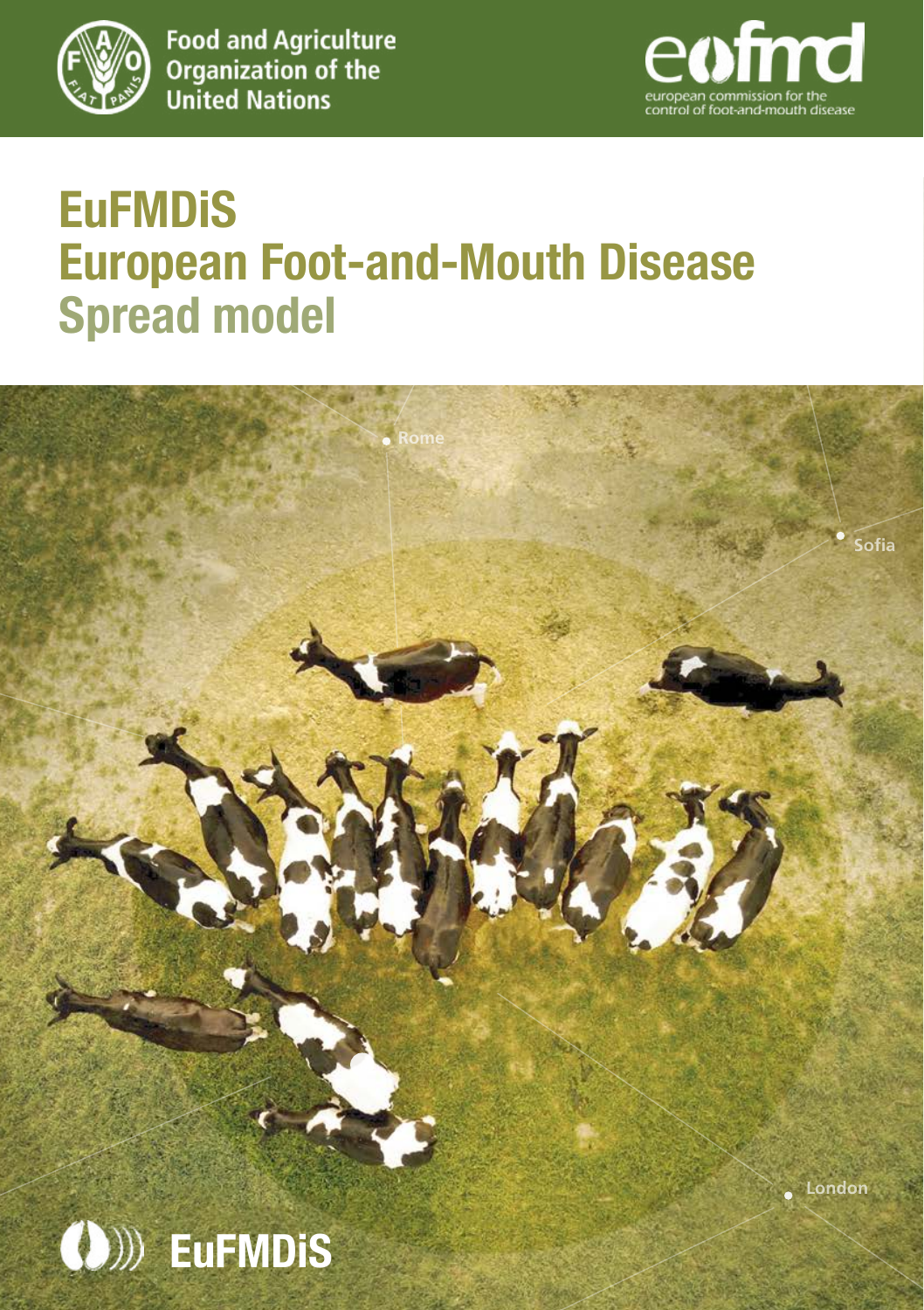# What is EuFMDiS?

The EuFMD has promoted the development of EuFMDiS, which is a multi-country foot-and-mouth disease outbreak simulation model. EuFMDiS can be used to evaluate various control options to eradicate the disease. It can also evaluate available resource and vaccine supply issues.

EuFMDiS is a powerful, robust and flexible modelling tool that allows countries to evaluate their contingency plan and the impact of control measures.

EuFMDis is developed with the collaboration of seven central European countries pilot countries Italy, Austria, Croatia, Hungary, Romania, Bulgaria and Slovenia.

EuFMDis can be extended to a pan-European modelling environment.

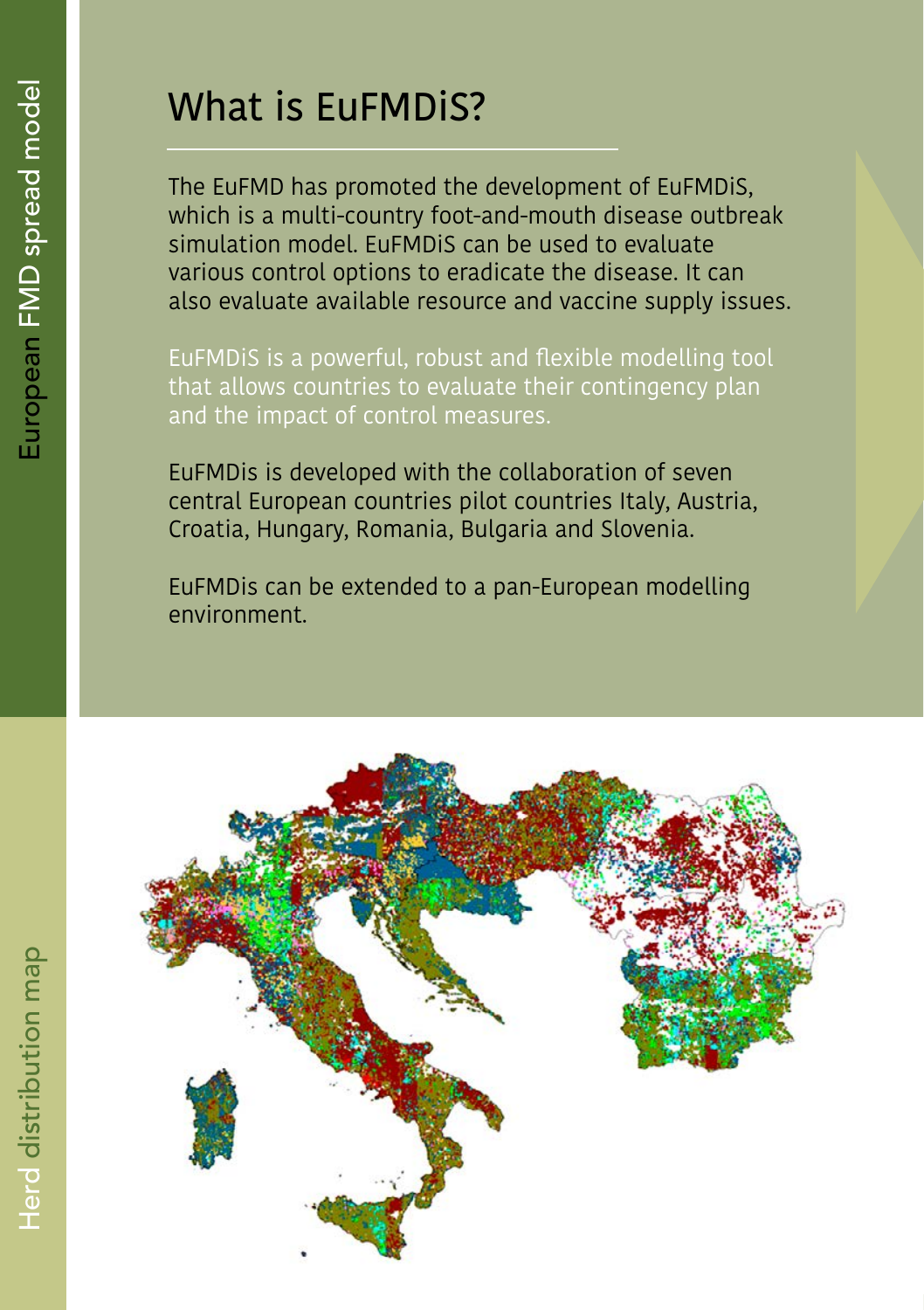## How to extend EuFMDiS to additional countries?

There are three core components that need to be considered in building EuFMDiS:

- 1. Setting up the livestock populations
- 2. Representing FMD spread
- 3. Modelling disease control

#### Participating countries have defined:

- A common herd classification with nine herd types;
- 25 livestock production regions that represent different livestock production characteristics and disease risk;
- Country-level disease spread and control parameter values.